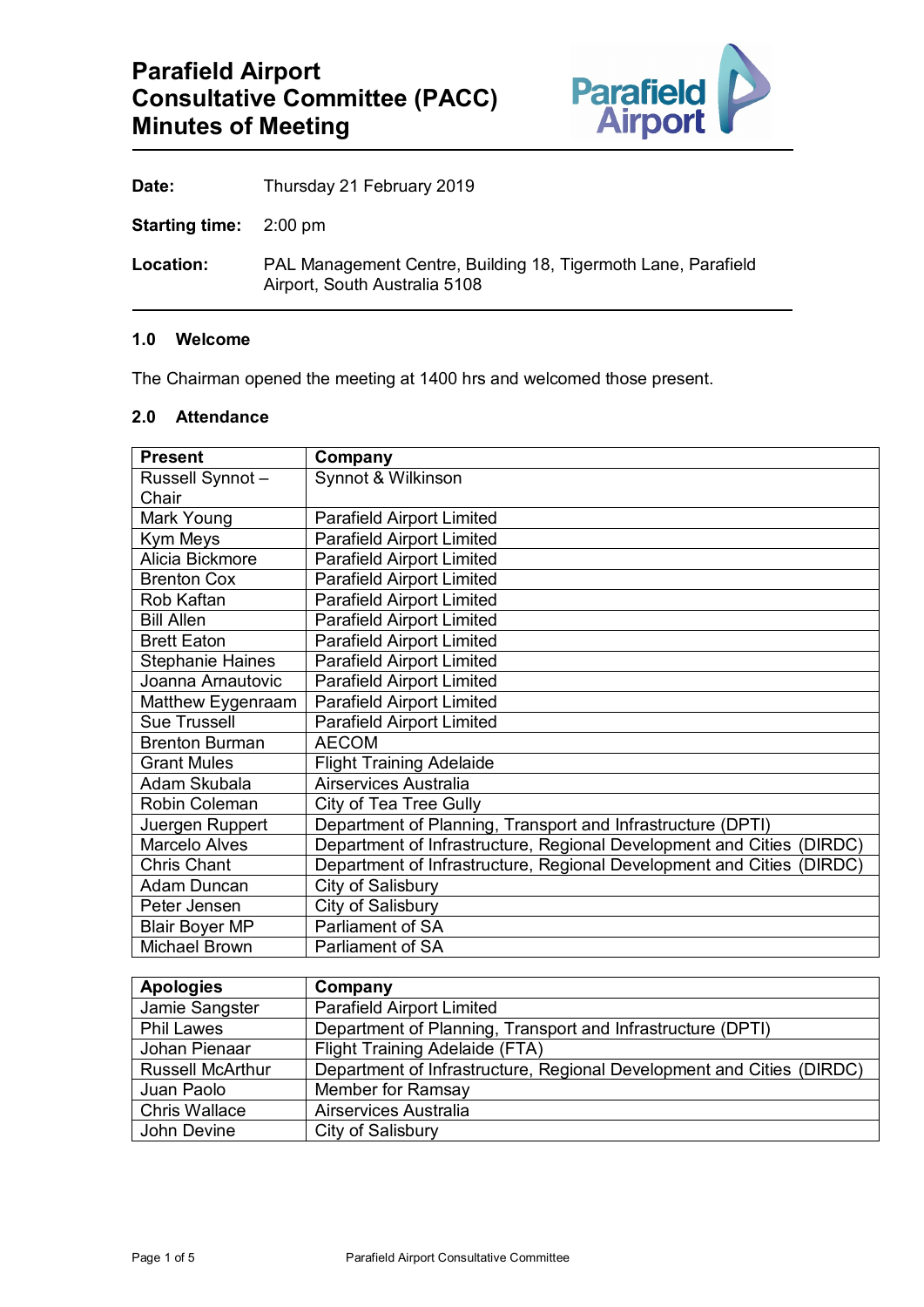## **3.0 MINUTES OF PREVIOUS MEETING – 15 November 2018**

Moved Juergen Ruppert and Seconded Robin Coleman - the notes of the 15 November 2018 meeting be adopted and carried.

## **4.0 CORRESPONDENCE**

### **4.1 Correspondence In:**

- − Reports
- − Emails from local residents

### **4.2 Correspondence Out:**

− Reports, Previous Minutes and Agenda

### **5.0 ACTION ITEMS**

### **5.1 The Commonwealth Department - Sun-Setting Regulations**

The Airport Sunsetting Regulations have been retimed with a detailed review to be conducted within the next 5 years.

**5.2 The Chair to write to local councils requesting representative to join the Committee** – Completed.

### **6.0 AIRPORT UPDATE**

**6.1 Parafield Airport Limited (PAL) Report –** The report was tabled and taken as read.

**6.2 Property and Development and Land Use Report –** The report was tabled and taken as read.

**6.3 Environment Report –** The report was tabled and the following was noted: An email was sent to Committee Members prior to this meeting with an update on PFAS investigations. No further updates have been received since that email was sent.

A map was shown to the Committee outlining the proposed groundwater wells and survey area plan for PFAS testing. Results will be received at the end of February and will be provided at the next meeting.

**6.4 Planning Co-ordination Forum (PCF) Report –** The report was tabled and the following was noted: The PCF had a lengthy discussion about the new State planning reforms and it was agreed that a representative of the DPTI Planning Reform team should be invited to a working session at the next PCF to discuss the new Planning & Design Code and its implications for airport operations, including changes to the building airfields overlay.

The last PCF was an extended meeting to include a discussion about the upcoming 2019 Adelaide Airport Master Plan. Whilst the Master Plan isn't directly relevant to Parafield, it does have implications. The discussion included understanding issues and opportunities, along with external factors affecting the future of Adelaide Airport.

The National Airports Safeguarding Advisory Group Guideline I (Public Safety Areas) came into effect on 9 November 2018. It is now up to State and Territory governments to determine an implementation program for their respective jurisdictions.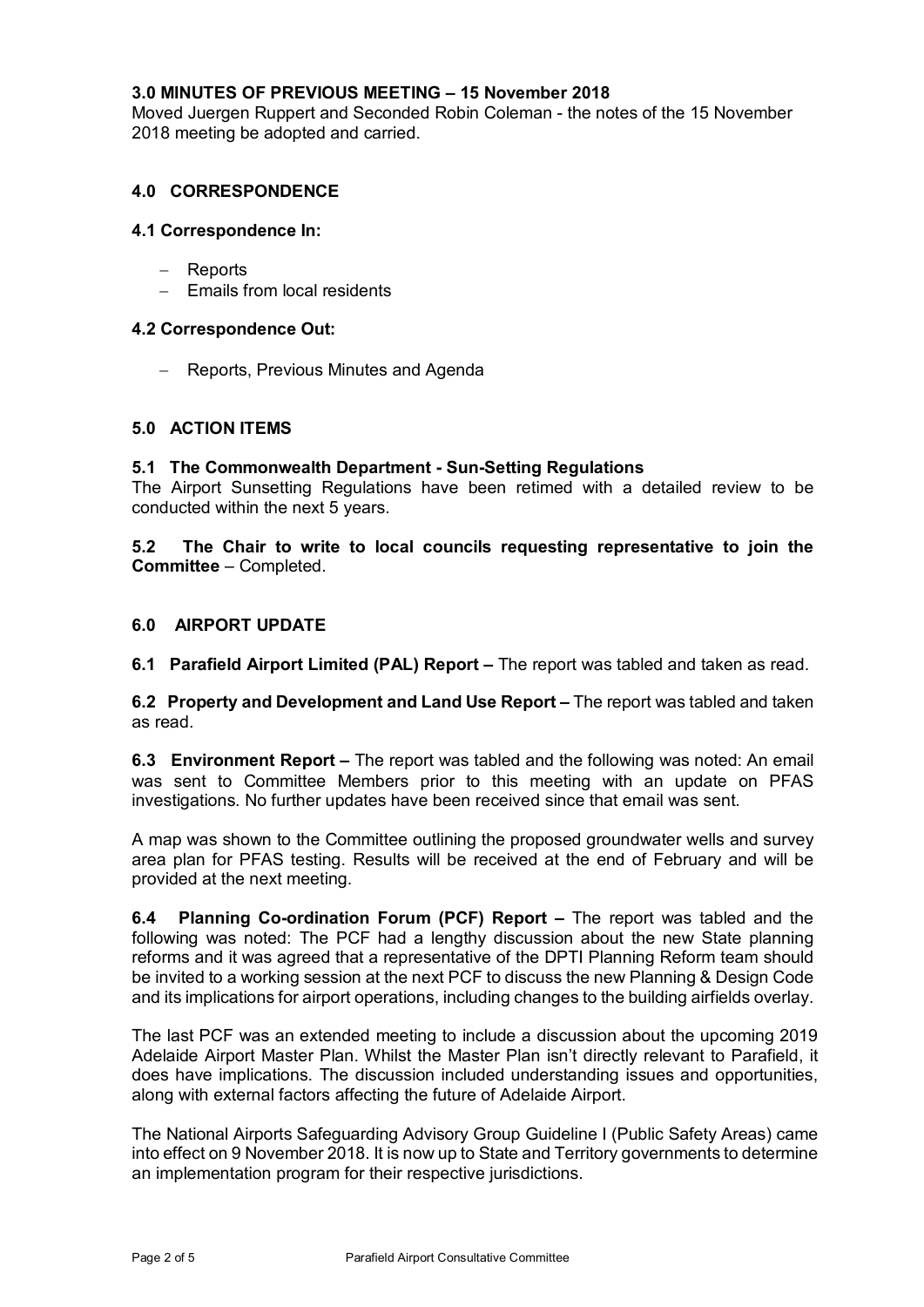The City of Salisbury advised the Forum that a judicial review has been lodged with the Supreme Court of South Australia on the recent development approval by the City of Salisbury in regard to the proposed development immediately north of Parafield Airport – the Kings Point development.

The City of Salisbury advised that a resident is taking Council to court with respect to advice provided on aircraft noise on the local government Section 7 notice.

**6.5 Technical Working Group (PATWG) –** The last PATWG meeting had to unfortunately be cancelled but the meeting in May will go ahead and an update will be provided to the Committee at the meeting scheduled for one week after.

# **7.0 COMMUNITY AND AIRPORT AGENCY UPDATE**

**7.1 Federal Department of Infrastructure, Regional Development and Cities (DIRDC) Report –** The Productivity Commission draft report on the economic regulation of airports was recently released. Consideration of the final report is scheduled for late June 2019.

The Department will work with this Committee and other Committees around Australia to consult on the Sun-Setting regulations.

The recent amendments to the *Airport Act 1996* have been approved and the Department has received questions from several airports regarding what is included in the construction costs for Major Development Plans as the financial trigger has now increased from \$20m to \$25m. These queries include contingencies, GST and aspects of the build, such as sewage and infrastructure connections. The Department is working through these questions and consulting with the Australian Airports Association.

**7.2 State Department of Planning, Transport and Infrastructure Report –** The State Department is working through the implications of the new NASAG guideline for Public Safety Areas. This may take some time as it is significant political and technical change.

# **7.3 Airservices Australia (ASA) Report –**

There were 69 individual aircraft noise complainants in calendar year 2018 which is an increase from 57 in 2017. Fixed-wing circuit training continues to be the main concern, affecting 60 complainants. Flight Training Adelaide have sent five aircraft to Port Lincoln, and ASA expect this move would likely reduce circuit traffic at Parafield Airport.

A detailed Airservices online noise reporting can be accessed here [http://www.airservicesaustralia.com/publications/noise-reports/noise-reports/.](http://www.airservicesaustralia.com/publications/noise-reports/noise-reports/)

The method to lodge a complaint or make an enquiry about aircraft noise or operations with Airservices Noise Complaints and Information Service (NCIS) were noted:

- directly via **[WebTrak](http://www.airservicesaustralia.com/aircraftnoise/webtrak/)** [www.airservicesaustralia.com/aircraftnoise/webtrak/](http://www.airservicesaustralia.com/aircraftnoise/webtrak/)
- using Airservices **[online form](https://complaints.bksv.com/asa)** [www.airservicesaustralia.com/aircraftnoise/about-making-a-complaint/how-to](http://www.airservicesaustralia.com/aircraftnoise/about-making-a-complaint/how-to-make-a-complaint/)[make-a-complaint/](http://www.airservicesaustralia.com/aircraftnoise/about-making-a-complaint/how-to-make-a-complaint/)
- **by calling** 1800 802 584 (freecall). The hotline is staffed Monday to Friday, excluding public holidays, from 9 am-5 pm Sydney time.
- by **fax** (02) 9556 6641 or
- by **mail** Noise Complaints and Information Service PO Box 211, Mascot NSW 1460
- **7.4 Aircraft Noise Ombudsman Report –** Nothing to report to Committee.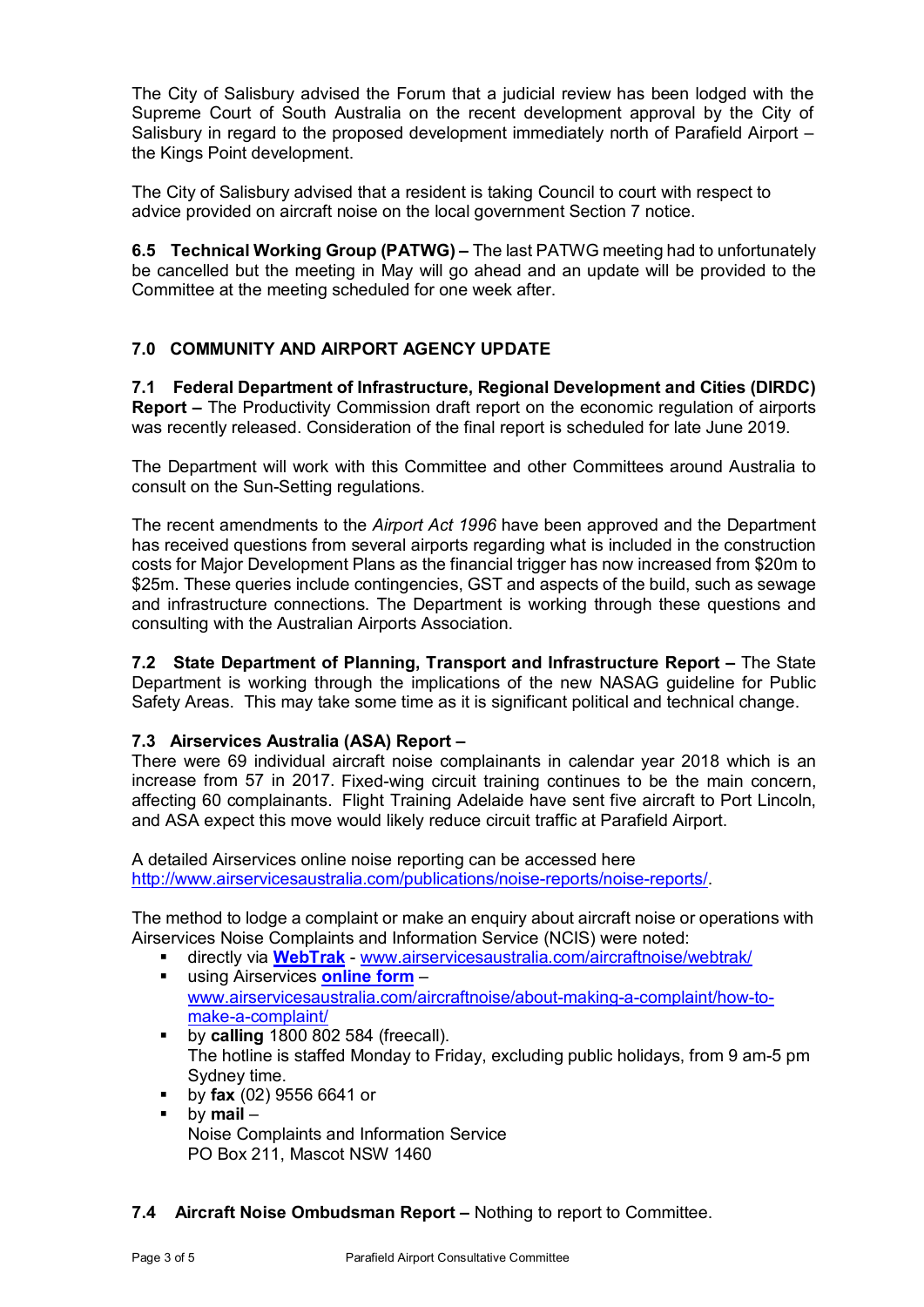**7.5 Flight Training Adelaide (FTA) Uni SA Aviation Academy Report –** FTA are currently at capacity compared to 75% capacity at the same time last year. FTA are trialling a training school at Port Lincoln with an aim to expand in the future. It was noted that circuit training is the main issue of noise complaints at the current facility as the training of new students in the first 6 weeks of their course includes an intensive use of circuits. The Port Lincoln site doesn't have a tower but FTA are looking at other options to expand.

**7.6 City of Salisbury –** The following was noted: Water Harvesting Scheme Update 2018/19 – as at 30 January 2019, 316ML of recycled stormwater has been provided from the Parafield ASR scheme to community and commercial customers across Salisbury so far this financial year. In the period 1 July 2018 to 30 January 2019, Salisbury Water has treated and injected 280ML at Parafield Airport.

The off-road trail on the western side of the airport is to be resealed in the next month. So there will be heavy equipment utilising the trail access off Dakota Drive.

**7.7 City of Tea Tree Gully –** Nothing to report to Committee.

## **8.0 OTHER / NEW BUISNESS –**

## **8.1 Parafield Staff**

It was noted that the Parafield Airport Manager had resigned and the Airport are currently searching for a replacement. In the interim, the Parafield Property Manager, Sue Trussell is the first point of contact for the Committee. It was also noted that the new Parafield Airport Manager would have an expanded role which would incorporate the GA Terminal at Adelaide Airport and GA operations at both Adelaide and Parafield airports.

## **8.2 Fly Friendly Program**

A Committee member asked about the Fly Friendly program and when the last time the PATWG met. It was noted the Group met in November 2018 and discussed the Fly Friendly Program including items such as a quiet period during the Remembrance Day proceedings. It was noted that the Fly Friendly program is a voluntary program administered by the airport. Consideration of the Fly Friendly program is a standing agenda item at all PATWG meetings, including any issues with the program referred to the Group by the PACC, or any of the Consultative Committee members.

A request was noted for a special meeting of the PATWG to look at the whole program. The Chair will report back at the next meeting. The Chair noted the PATWG is a technical meeting with Aircraft Operators, Airservices, CASA and the Airport and feeds advice to this Community representative forum

## **8.3 City of Playford**

A Committee member asked if the City of Playford had a representative. It was noted that no representative has yet been advised.

## **9.0 PRESENTATIONS**

## **9.1 PFAS Update**

Please refer item 6.3.